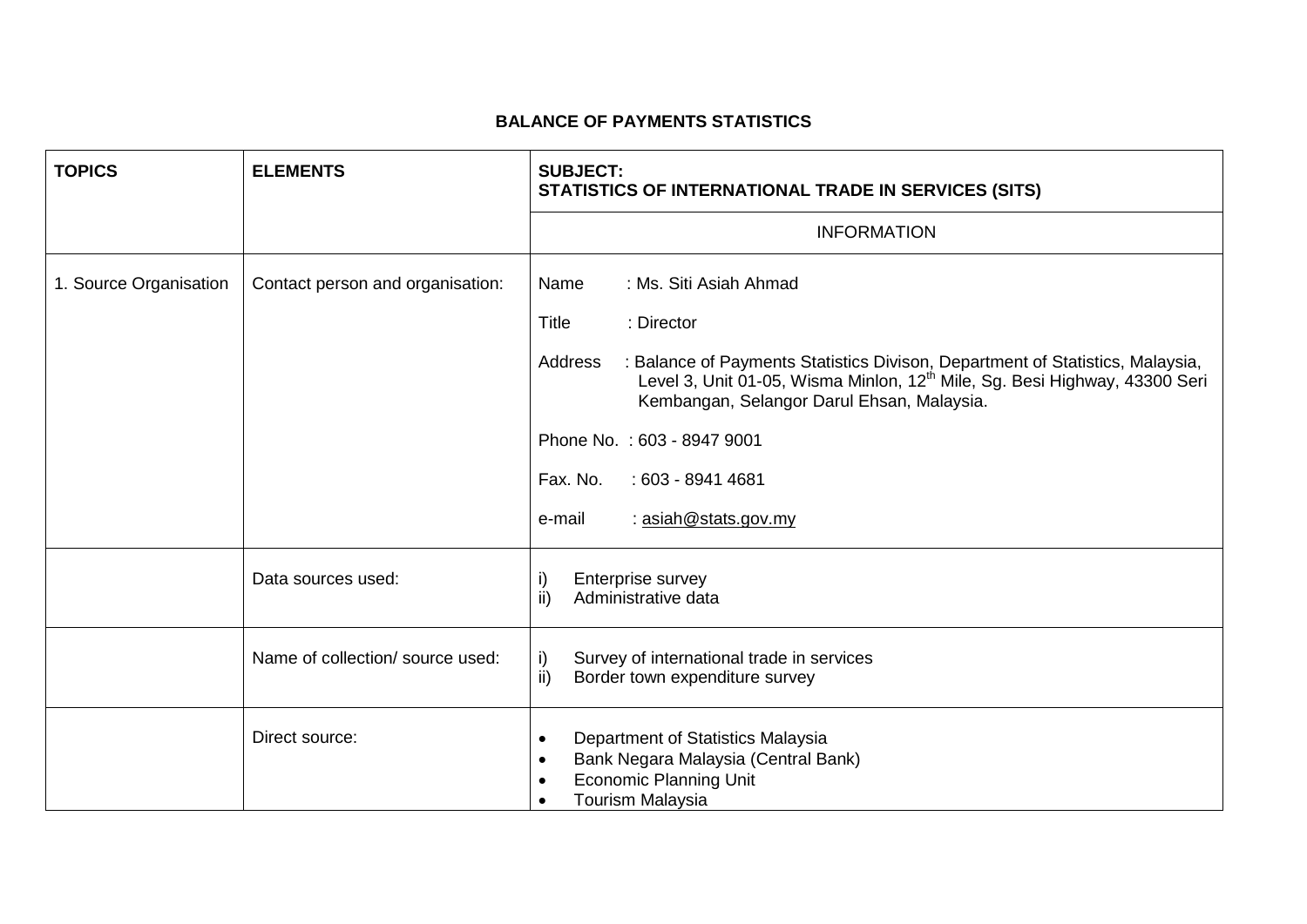| <b>Immigration Department</b><br>$\bullet$                             |
|------------------------------------------------------------------------|
| Malaysia Healthcare Travel Council<br>$\bullet$                        |
| Ministry of Foreign Affairs<br>$\bullet$                               |
| Ministry of Higher Education<br>$\bullet$                              |
| National Archives of Malaysia<br>$\bullet$                             |
| <b>National Audit Department</b><br>$\bullet$                          |
| Royal Malaysian Customs Department<br>$\bullet$                        |
| Attorney General's Chamber of Malaysia<br>$\bullet$                    |
| Ministry of Higher Education<br>$\bullet$                              |
| <b>Public Services Department</b><br>$\bullet$                         |
| Ministry of Finance Malaysia<br>$\bullet$                              |
| Ministry of Health Malaysia<br>$\bullet$                               |
| Ministry of Youth and Sports Malaysia<br>$\bullet$                     |
| Ministry of Home Affairs<br>$\bullet$                                  |
| Ministry of Urban Wellbeing, Housing and Local Government<br>$\bullet$ |
| Ministry of Education Malaysia<br>$\bullet$                            |
| Ministry of Transport<br>$\bullet$                                     |
| Ministry Of Communications and Multimedia Malaysia<br>$\bullet$        |
| Ministry of Women, Family and Community Development<br>$\bullet$       |
| Ministry of International Trade and Industry<br>$\bullet$              |
| Ministry of Domestic Trade, Co-operatives and Consumerism<br>$\bullet$ |
| Ministry of Defence Malaysia<br>$\bullet$                              |
| Ministry of Agriculture and Agro-Based Industry Malaysia<br>$\bullet$  |
| Ministry of Plantation Industries & Commodities<br>$\bullet$           |
| Ministry of Science Technology & Innovation Malaysia<br>$\bullet$      |
| Ministry of Natural Resources and Environment Home<br>$\bullet$        |
| Ministry of Human Resource<br>$\bullet$                                |
| Minister of Energy, Green Technology and Water<br>$\bullet$            |
| <b>Parliament of Malaysia</b><br>$\bullet$                             |
| Majlis Keselamatan Negara<br>$\bullet$                                 |
| <b>MIMOS</b><br>$\bullet$                                              |
| Malaysian Investment Development Authority<br>$\bullet$                |
| Marine Department Malaysia<br>$\bullet$                                |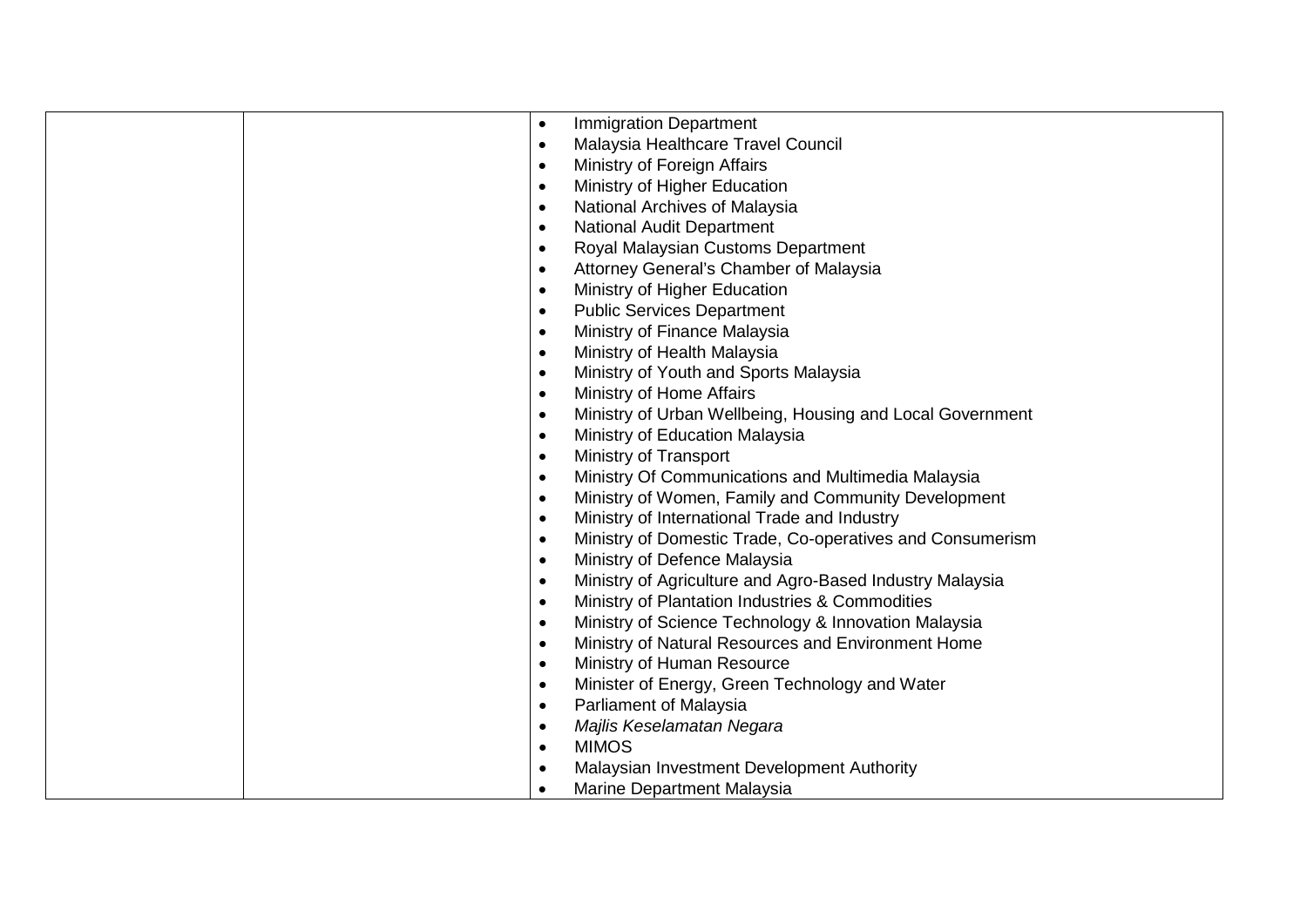|                                          |                                          | Minerals & Geoscience Department Malaysia (JMG)<br>$\bullet$<br>Malaysian Rubber Board<br>$\bullet$<br>Malaysian Palm Oil Board<br>$\bullet$<br>National Library of Malaysia<br>$\bullet$<br><b>Implementation Coordination Unit</b><br>$\bullet$<br>International Organisations in Malaysia<br>$\bullet$                                                                                                                                                                                                                                                     |
|------------------------------------------|------------------------------------------|---------------------------------------------------------------------------------------------------------------------------------------------------------------------------------------------------------------------------------------------------------------------------------------------------------------------------------------------------------------------------------------------------------------------------------------------------------------------------------------------------------------------------------------------------------------|
|                                          | Source periodicity:                      | Annually                                                                                                                                                                                                                                                                                                                                                                                                                                                                                                                                                      |
|                                          | Source of Metadata:                      | Under development                                                                                                                                                                                                                                                                                                                                                                                                                                                                                                                                             |
|                                          | Date last input received from<br>source: | Eight months after reference year                                                                                                                                                                                                                                                                                                                                                                                                                                                                                                                             |
| 2. Data Characteristic<br>and Collection | Variables collected:                     | 12 components of services, which are:<br>Manufacturing services on physical inputs owned by others<br>i)<br>ii)<br>Maintenance and Repair services n.i.e.<br>iii)<br>Transport<br>Travel<br>iv)<br>Construction<br>V)<br>Insurance and Pension services<br>vi)<br>vii) Financial Services<br>viii) Charges for the use of Intellectual Property n.i.e<br>Telecommunications, Comp. and Info. Services<br>ix)<br>Other business services<br>$\mathsf{x}$ )<br>Personal, Cultural and Recreational services<br>xi)<br>xii) Government Goods and services n.i.e. |
|                                          | Sampling:                                | Cut-off                                                                                                                                                                                                                                                                                                                                                                                                                                                                                                                                                       |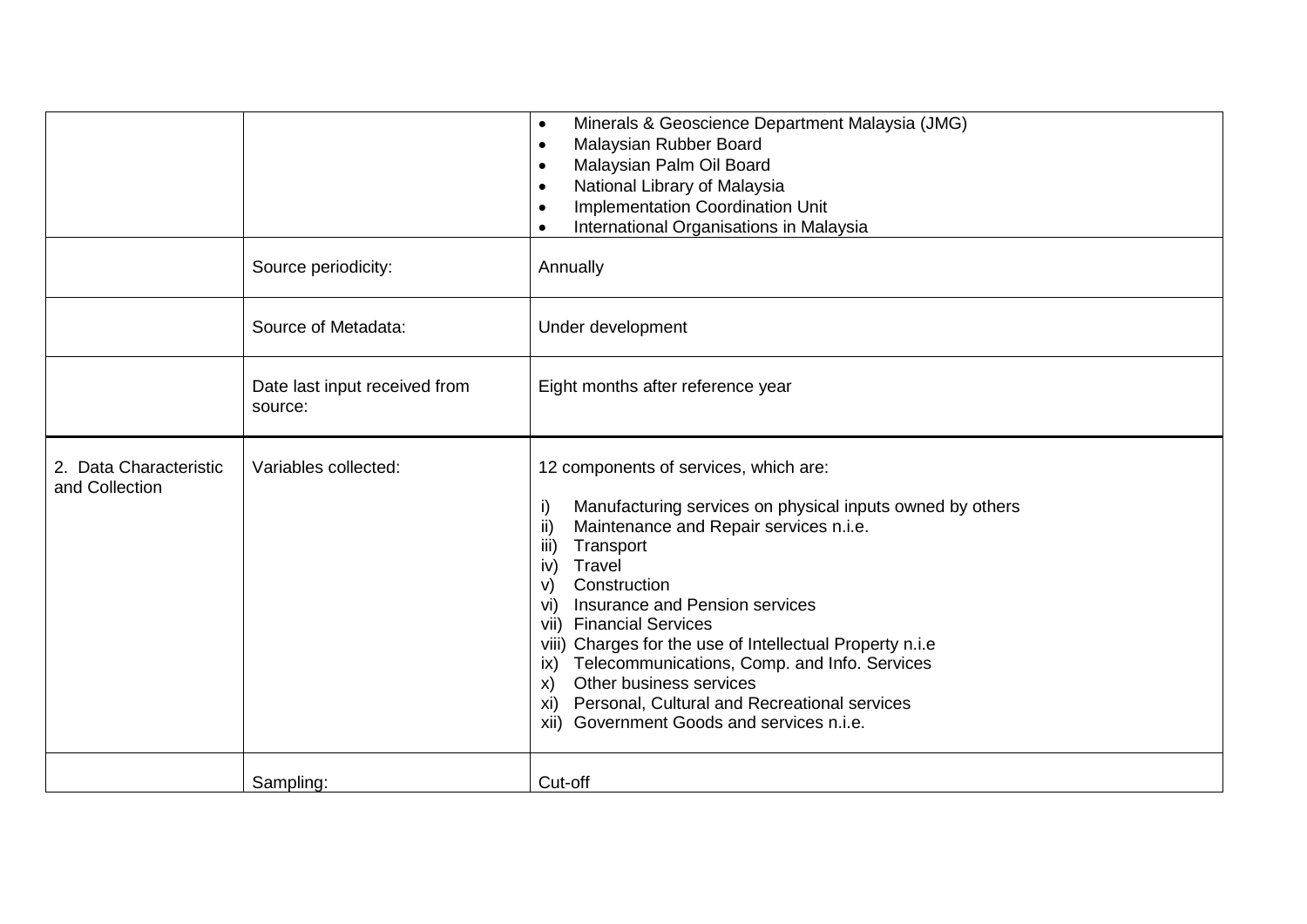|                                                       | Periodicity:                                  | Quarterly                                                                                                                   |
|-------------------------------------------------------|-----------------------------------------------|-----------------------------------------------------------------------------------------------------------------------------|
|                                                       | Reference period:                             | Calendar year                                                                                                               |
|                                                       | Base period:                                  | n.a.                                                                                                                        |
|                                                       | Date last updated:                            | Annually                                                                                                                    |
|                                                       | Link to release calendar:                     | Advance Release calendar                                                                                                    |
|                                                       | Other data characteristics and<br>collection: | n.a.                                                                                                                        |
| 3. Statistical<br>Population and Scope<br>of the Data | Statistical population:                       | Enterprise                                                                                                                  |
|                                                       | Geographical coverage:                        | Malaysia                                                                                                                    |
|                                                       | Sector coverage:                              | Cross economic sectors as statistics are compiled based on components.                                                      |
|                                                       | Institutional coverage:                       | Government agencies, private and public corporation, foreign embassies and<br>international organisation reside in Malaysia |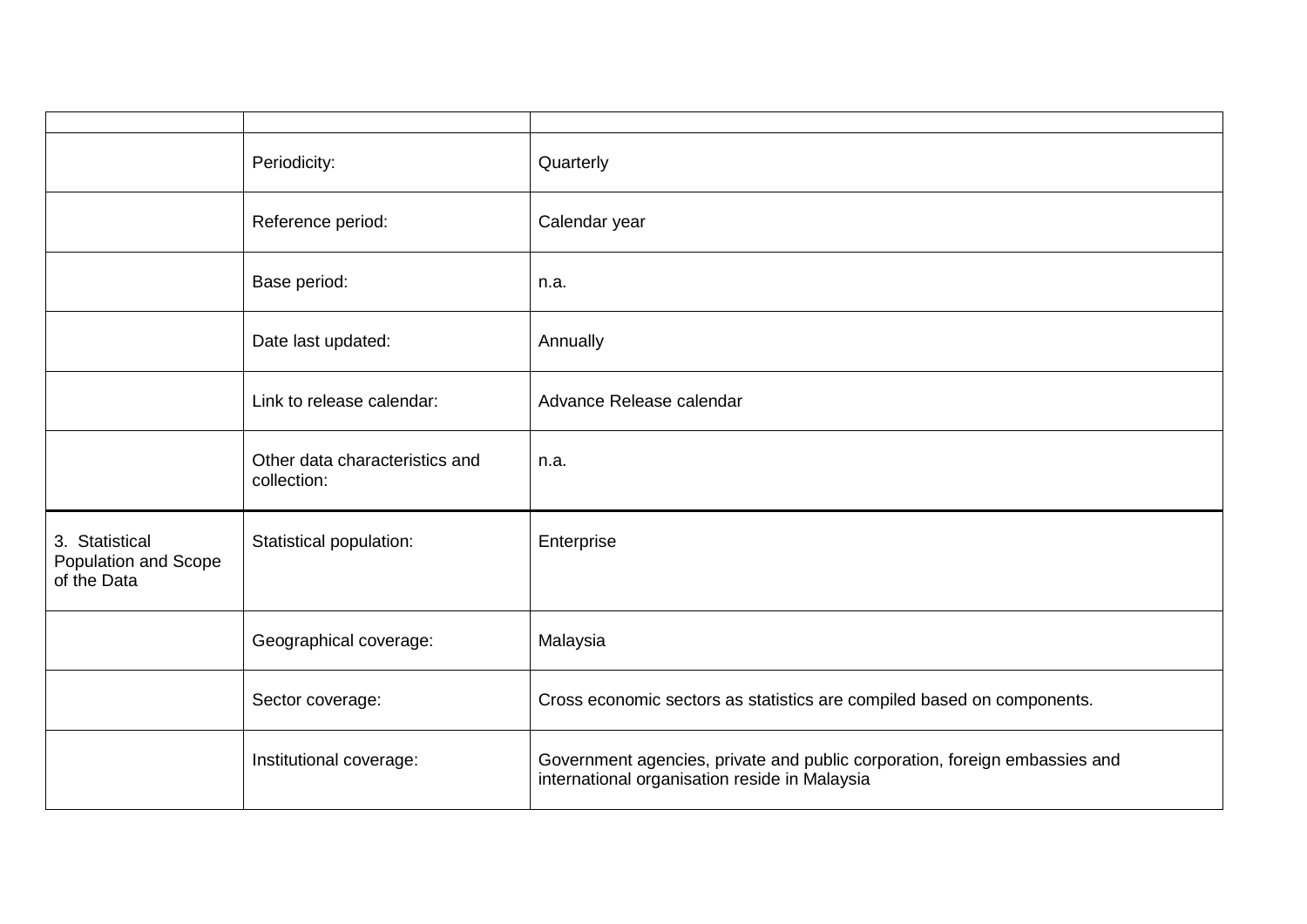|                                                           | Item coverage:                 | Exports and imports of twelve components of services                                                                                                                    |
|-----------------------------------------------------------|--------------------------------|-------------------------------------------------------------------------------------------------------------------------------------------------------------------------|
|                                                           | Population coverage:           | 1,200 enterprises                                                                                                                                                       |
|                                                           | Product coverage:              | n.a                                                                                                                                                                     |
|                                                           | Other coverage:                | n.a                                                                                                                                                                     |
| 4. Statistical Concepts<br>and Classifications<br>Used    | Key statistical concepts used  | Balance of Payments and International Investment Position Manual, IMF, Sixth<br>i)<br>Edition<br>Manual on Statistics of International Trade in Services (MSITS)<br>ii) |
|                                                           | <b>Classifications used</b>    | Standard components of Balance of Payments and International Investment Position<br>Manual, IMF, Sixth Edition                                                          |
| 5. Statistical<br>Computation and<br><b>Dissemination</b> | Aggregation and consolidation: | <b>National level</b>                                                                                                                                                   |
|                                                           | Estimation:                    | n.a.                                                                                                                                                                    |
|                                                           | Imputation:                    | n.a.                                                                                                                                                                    |
|                                                           | Transformations:               | n.a.                                                                                                                                                                    |